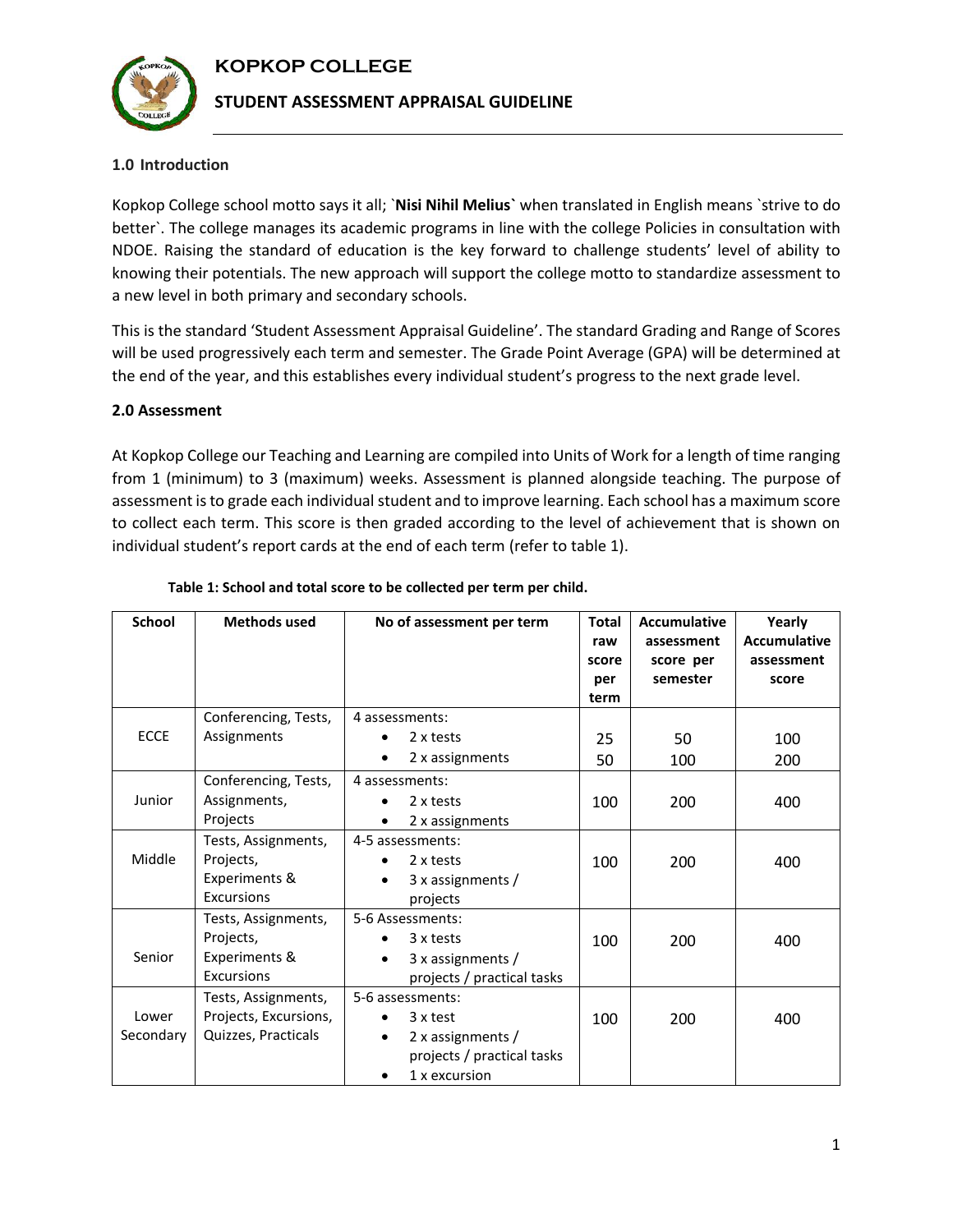|           | Tests, Assignments,   | 5-6 assessments:          |     |     |     |
|-----------|-----------------------|---------------------------|-----|-----|-----|
| Upper     | Projects, Excursions, | 3 x tests                 | 100 | 200 | 400 |
| Secondary | Quizzes, Practicals   | 2 x assignments /projects |     |     |     |
|           |                       | practical tasks           |     |     |     |
|           |                       | 1 x excursion             |     |     |     |

| Table 2: Standard Grading System for Kopkop College |  |
|-----------------------------------------------------|--|
|-----------------------------------------------------|--|

| <b>GRADING</b> | E        | D-     | D              | D+      | $C -$   | C       | $C+$    | <b>B-</b>      | B       | $B+$   | А-     | A     | $A+$   |
|----------------|----------|--------|----------------|---------|---------|---------|---------|----------------|---------|--------|--------|-------|--------|
|                |          |        |                |         |         |         |         |                |         |        |        |       |        |
| <b>RANGE</b>   | $0 - 10$ | $11 -$ | $15 -$         | 18-     | $21 -$  | $25 -$  | $28 -$  | $31 -$         | 35-     | $38-$  | $41 -$ | 45-   | 48-    |
| (%)            |          | 14     | 17             | 20      | 24      | 27      | 30      | 34             | 37      | 40     | 44     | 47    | 50     |
| /50            |          |        |                |         |         |         |         |                |         |        |        |       |        |
| <b>RANGE</b>   | $0 - 39$ | 40-    | 45-            | 50-     | $55 -$  | $60 -$  | $65 -$  | $70-$          | 75-     | $80 -$ | $85 -$ | $90-$ | $95 -$ |
| (%)            |          | 44     | 49             | 54      | 59      | 64      | 69      | 74             | 79      | 84     | 89     | 94    | 100    |
| /100           |          |        |                |         |         |         |         |                |         |        |        |       |        |
| <b>RANGE</b>   | $0 - 79$ | $80 -$ | $90 -$         | 100-    | 110-    | 120-    | 130-    | 140-           | 150-    | 160-   | 170-   | 180-  | 190-   |
| (%)            |          | 89     | 99             | 109     | 119     | 129     | 139     | 149            | 159     | 169    | 179    | 189   | 200    |
| /200           |          |        |                |         |         |         |         |                |         |        |        |       |        |
| <b>RANGE</b>   | $0-$     | 160-   | 180-           | $200 -$ | $220 -$ | $240 -$ | $260 -$ | 280-           | $300 -$ | 320-   | 340-   | 360-  | 380-   |
| $(\%)$         | 159      | 179    | 199            | 219     | 239     | 259     | 279     | 299            | 319     | 339    | 359    | 379   | 400    |
| /400           |          |        |                |         |         |         |         |                |         |        |        |       |        |
| <b>RANGE</b>   | $0-$     | $240-$ | $270-$         | 300-    | $330 -$ | 360-    | 390-    | 420-           | 450-    | 480-   | 510-   | 540-  | 570-   |
| $(\%)$         | 239      | 269    | 299            | 329     | 359     | 389     | 419     | 449            | 479     | 509    | 539    | 569   | 600    |
| /600           |          |        |                |         |         |         |         |                |         |        |        |       |        |
| <b>POINT</b>   | $\Omega$ | 1      | $\overline{2}$ | 3       | 4       | 5       | 6       | $\overline{7}$ | 8       | 9      | 10     | 11    | 12     |
| <b>FOR GPA</b> |          |        |                |         |         |         |         |                |         |        |        |       |        |

### **3.0 Standard Scores**

- Junior School must increase raw score per term from 50 to 100.
- Preparatory Beginners 2 must increase raw score per term from 25 to 50.
- Preparatory Beginners 1 must increase raw score per term from 15 to 25.

#### **Table 3: Grade Point Average Cut-off to next grade level**

| Grades            |  |  |  | 10 | -- | -- |
|-------------------|--|--|--|----|----|----|
| <b>Yearly GPA</b> |  |  |  |    |    |    |
| Cut-off           |  |  |  |    |    |    |

### **4.0 GPA Cut-off for grades 3 – 6**

The yearly cut-off for grades 3, 4, 5 & 6 is 4 because primary school is a basic education level. For grades 7 & 8 to score a GPA of 5 is equivalent to 60% over total yearly achievements. Grades 9's & 10's must score a GPA of 6 which is 65% to enable them to comfortably carry on to grade 11. Grades 11 and 12 students must score a GPA of 7 which is 70% and gives them a good placing for external examinations.

### **5.0 Grade Pass Mark Eligibility**

Grade Point Average (GPA)

A Grade Point Average is a system of numbers that is a score to evaluate academic progress in the subject studied in a semester or year for the duration of the course. It is measured on a scale between 1-4, and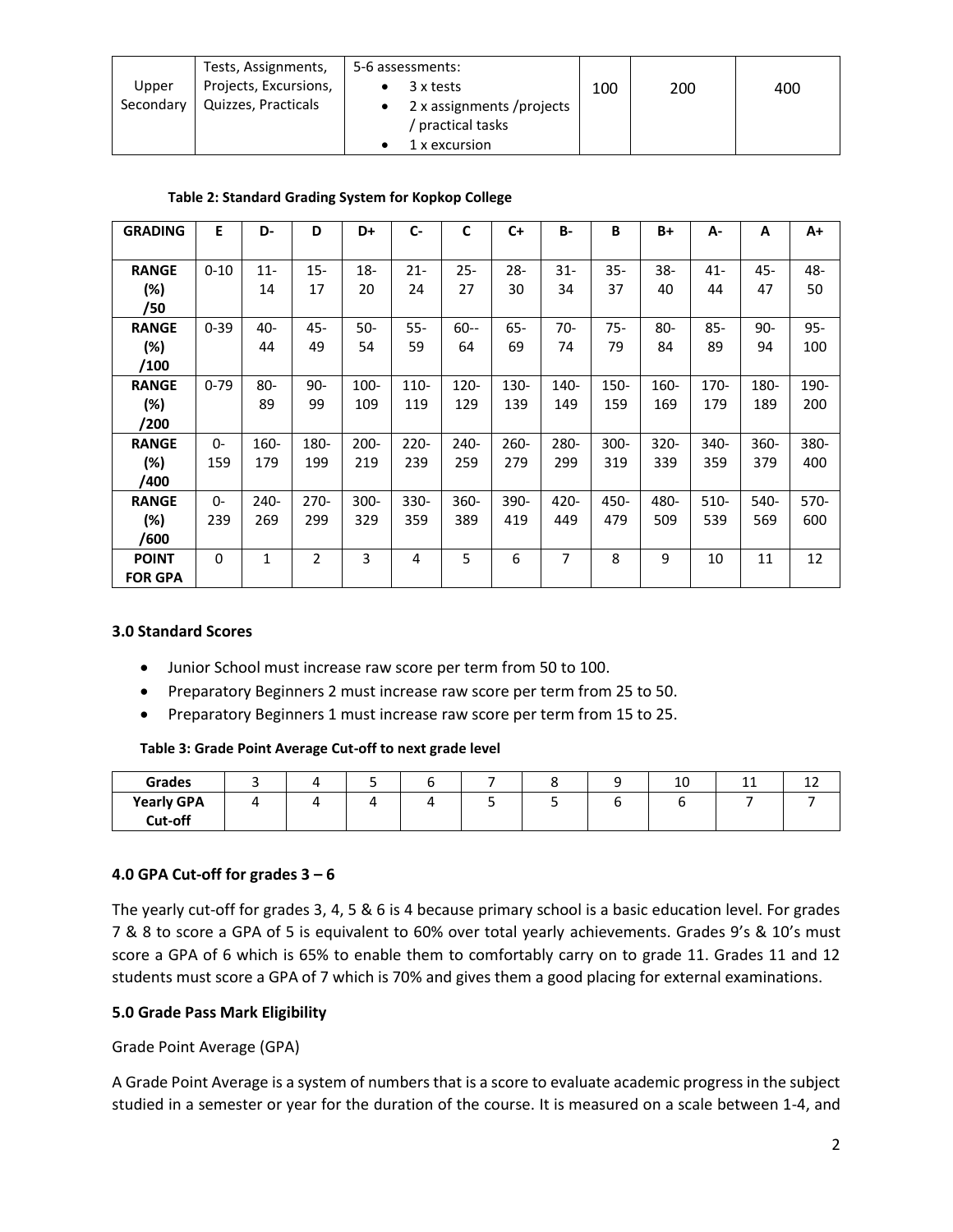divided by the number of subjects taken. For example, achievements ranging from A-Distinction, B-Credit, C-Upper Pass and P-Pass is translated to numbers;  $A=4$ ,  $B=3$ ,  $C=2$ ,  $D=1$ . The formula is; achievements divided by the number of subjects taken.

Grade Point Average is a good initiative to promote excellence in learning. It will give students the urge to show their ambitions, creativity, smartness, discipline and effort. Keeping up with GPA is one approach of encouraging students to keep focus and improve their academic ability.

The Grade Average Point is the standard for Grades 3 to Grade 12. Three compulsory subjects of English, Mathematics and Expressive Arts will be graded in the primary school. The Lower Secondary School Grades 7-10, will have 6 subjects, (see table 4 below). Upper Secondary School grades 11-12 will have 7 subjects for the Science, Humanities & Business Students. Yearly accumulative score out of x/400 will be used to determine and grade the student's GPA for continuation to the next level grade. The yearly score of x/400 is a fair assessment as the student has one year to show his or her level of ability and capability in the core subjects. The GPA will be inserted in the Semester 2 Student Report Cards.

Considering the use of the Yearly accumulative score of x/400, or midyear x/200, a student will not be accepted in term 2 or term 4 as new enrolment. New enrolments be accepted in term 1 or term 3 only, so that a student's GPA can be calculated according to the accumulative assessments.

| <b>School</b>         | <b>Grades</b> | <b>Subject for GPA score</b>                            |                                                         |                         |  |  |  |  |
|-----------------------|---------------|---------------------------------------------------------|---------------------------------------------------------|-------------------------|--|--|--|--|
| Primary School        | $3-6$         | English, Mathematics, Expressive Arts                   |                                                         |                         |  |  |  |  |
| Lower                 | $7-8$         | English, Mathematics, Science, Social Science, Computer |                                                         |                         |  |  |  |  |
| Secondary             |               | Studies, Expressive Arts                                |                                                         |                         |  |  |  |  |
| School                |               |                                                         |                                                         |                         |  |  |  |  |
| Lower                 | $9 - 10$      |                                                         | English, Mathematics, Science, Social Science, Computer |                         |  |  |  |  |
| Secondary             |               | Studies, Expressive Arts                                |                                                         |                         |  |  |  |  |
| School                |               |                                                         |                                                         |                         |  |  |  |  |
|                       |               | <b>Science</b>                                          | <b>Humanities</b>                                       | <b>Business Studies</b> |  |  |  |  |
|                       |               | Language &                                              | Language &                                              | Language &              |  |  |  |  |
|                       |               | Literature /                                            | Literature,                                             | Literature,             |  |  |  |  |
|                       |               | Advanced                                                | General                                                 | Advanced                |  |  |  |  |
|                       |               | English,                                                | Mathematics,                                            | Mathematics /           |  |  |  |  |
| Upper                 | $11 - 12$     | Advanced                                                | Geography,                                              | General                 |  |  |  |  |
| Secondary             |               | Mathematics,                                            | History,                                                | Mathematics,            |  |  |  |  |
| <b>School Streams</b> |               | Physics,                                                | Economics,                                              | Business Studies,       |  |  |  |  |
|                       |               | Chemistry,                                              | Information &                                           | Economics,              |  |  |  |  |
|                       |               | Biology,                                                | Communication                                           | Accounting,             |  |  |  |  |
|                       |               | Information &                                           | Technology,                                             | Information &           |  |  |  |  |
|                       |               | Communication                                           | <b>Expressive Arts</b>                                  | Communication           |  |  |  |  |
|                       |               | Technology,                                             |                                                         | Technology,             |  |  |  |  |
|                       |               | <b>Expressive Arts</b>                                  |                                                         | <b>Expressive Arts</b>  |  |  |  |  |

**Table 4: Subjects different schools will use to determine the GPA.**

# **6.0 KC Benchmarks**

- Primary School Students in grades 3-6 should score C- and above in English, Mathematics and Expressive Arts to score a GPA of 4.
- Lower Secondary School Grades 7-8 students should score C and above in all 6 subjects studied to score a GPA of 5 and above.
- Lower Secondary School Grades 9-10 students should score C+ and above to score a GPA of 6 and above.